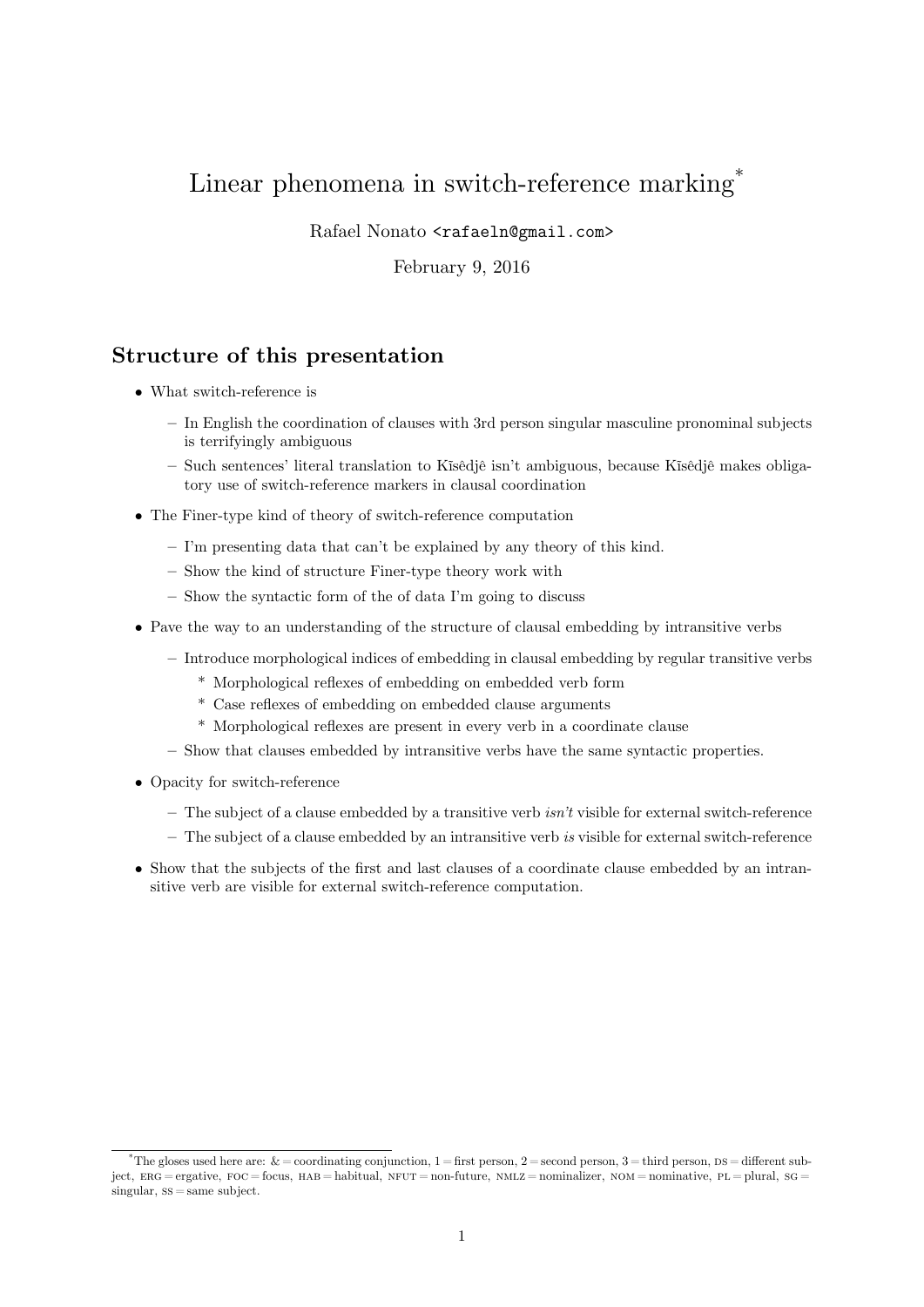# **1 Introduction**

## **1.1 Switch-reference in a pinch**

In languages that don't mark *switch-reference*, sequences of pronominal subjects create ambiguity.

(1) He brought them to him, he took them, he looked at them and he lay down eating them.

Kîsêdjê (Jêan, Brazil)<sup>1</sup> marks switch-reference<sup>2</sup>. Switch-reference markers are morphemes (which in Kĩsêdjê and in most languages are found between clauses) that indicate whether the subjects of the related clauses are correferent or disjoint in reference.

 $(2)$  |  $\alpha$ 3.NOM 3.to 3.with go.SG khwã [th](#page-1-0)o thẽ  $_{1}] =$ **nhy**  $\left[ \begin{smallmatrix} 2 & \varnothing \end{smallmatrix} \right]$  $\left[ \begin{smallmatrix} 2 & \varnothing \end{smallmatrix} \right]$  $\left[ \begin{smallmatrix} 2 & \varnothing \end{smallmatrix} \right]$  $=\&$ .DS 3.NOM 3-get.PL ∅-ndât <sup>2</sup>] **=ne**  $=\&$ .SS  $\left[\begin{smallmatrix}3\end{smallmatrix}\right]$ 3.NOM 3-see s-õmu <sup>3</sup>] **=n**  $=\&$ .SS  $\begin{bmatrix} 4 & \varnothing \end{bmatrix}$ 3.NOM 3.eat.SG-NMLZ with lay.SG khu-ru ro no. 4]

'He<sub>[i](#page-0-0)</sub> [brou](#page-0-1)[gh](#page-0-0)t th[em](#page-0-0) to him<sub>j</sub>[, h](#page-0-2)e<sub>j</sub> to[ok](#page-0-3) [the](#page-0-4)m, [h](#page-0-0)e<sub>j</sub> [loo](#page-0-1)[ke](#page-0-0)d a[t th](#page-0-5)ema[nd](#page-0-3) [he](#page-0-6)<sub>j</sub> lay down eating them.'

This first example can be a little misguiding in its neatness. The examples featured in the rest of this presentati[on](#page-0-0) [will](#page-0-1) [sh](#page-0-0)ow us tha[t:](#page-0-3)

- Switch-reference is not a disambiguation device. It is obligatory even when the referential expressions themselves aren't ambiguous.
- The different-subject marker has other forms besides *=nhy*, depending on the case and person of the subject that follows it.
- The same-subject marker, however, is always  $=ne/=n$

## **1.2 Finer-type theories and where they fail**

Collins (1988), Hale (1992), Nichols (2000), Camacho (2010), Watanabe (2000), Assmann (2012), and Nonato (2014) are among the theories that follow Finer (1984, 1985) in assuming that the relationship between switch-reference markers and tracked subjects is established in specific syntactic configurations.

Finer (1984, 1985) proposed that switch-reference markers agree with one of the tracked subjects becomin[g coin](#page-6-0)dexed [with i](#page-6-1)t—and est[ablish](#page-6-2) an indirect [relat](#page-6-3)ion with the [other](#page-6-4) tracked sub[ject.](#page-6-5) That indirect [relati](#page-6-6)on is mediated by a head that 1) c-comm[ands](#page-6-7) [the sw](#page-6-8)itch-reference marker and 2) has agreed and become coindexed with the other relevant subject. This other head can be another switchreference [marke](#page-6-7)[r or a](#page-6-8) funcional category in the main clause.

The relation between one switch-reference marker and its mediating head is A<sup>'</sup>-binding.

- Same-subject markers are A*′* -anaphors
- Different-subject markers are A*′* -pronouns
- (3) Hẽn [<sup>1</sup> wa NFUT 1.NOM 1-son to talk i-khra mã ne  $_{1}] =$ **nhy**  $\left[ \begin{smallmatrix} 2 & \varnothing \end{smallmatrix} \right]$  $=\&$ .DS 3.NOM go.SG thẽ  $_2$  =  $\mathbf{n}$  $=\&$ .SS  $|_3 \oslash$ 3.NOM fish search. thep jariri 3] 'I talked with my son and he went and looked for fish.'

<sup>&</sup>lt;sup>1</sup>I [collected](#page-0-7) th[e d](#page-0-8)[ata pr](#page-0-1)e[se](#page-0-8)nted in this paper in 7 [fiel](#page-0-3)[dtrip](#page-0-4)s I [too](#page-0-0)[k sinc](#page-0-1)e 20[08.](#page-0-2)

<span id="page-1-1"></span><span id="page-1-0"></span> $^{2}\mathrm{The\ term}$  "switch-reference" was coined by Jacobsen (1967)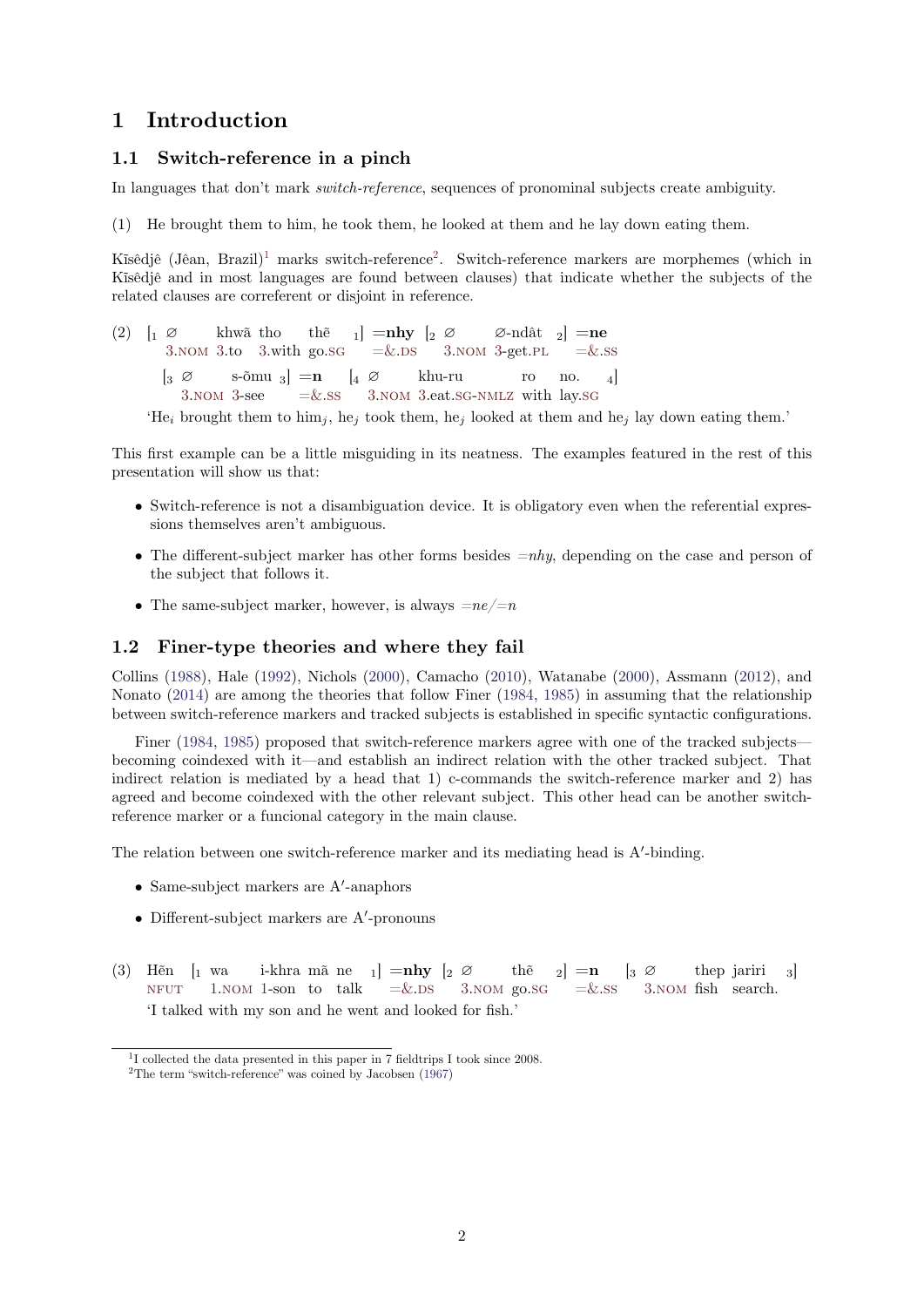(4) Computation of switch-reference



I've found examples of switch-reference marked sentences where the relative syntactic configuration between switch-reference markers and tracked subjects is wildly different from the one instantiated above. If such theories were right, such configurations should bleed switch-reference computation. The rest of this presentation will present details that are relevant for arguing that such is indeed the structure of the relevant examples:



# **2 Clausal embedding**

Table 1: Morphological differences between embedded and unembedded clauses

|                             | Unembedded | Embedded  |
|-----------------------------|------------|-----------|
| Case of arguments   Nom-Acc |            | $Erg-Abs$ |
| Form of verb                | Underived  | Derived   |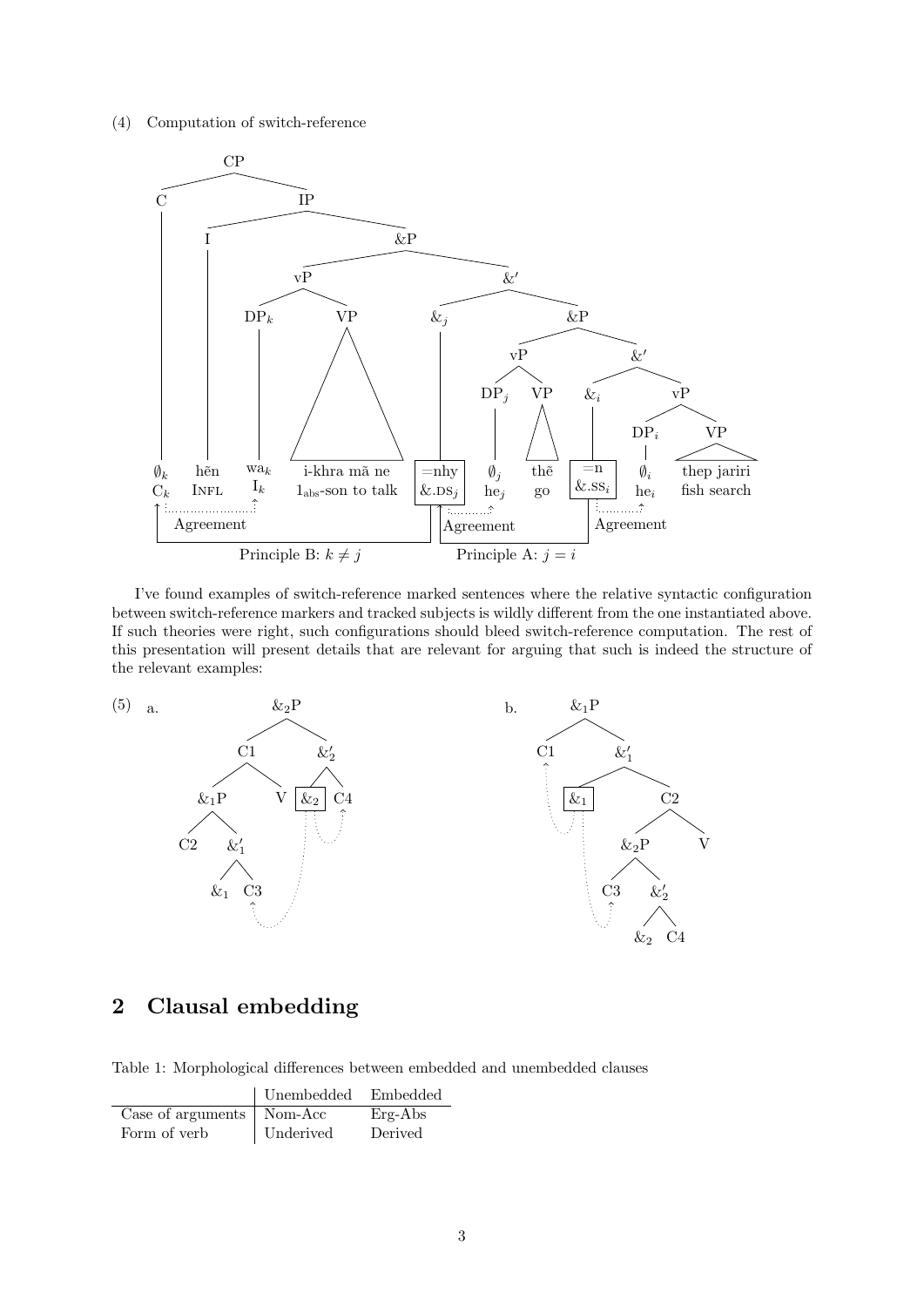## **2.1 Embedding of non-coordinate clauses**

#### **2.1.1 Non-coordinate clause embedded by transitive verb**

In the problematic configuration shown above, a clause is embedded by an intransitive verb. I will first describe a more familiar kind of clausal embedding, namely, embedding by a transitive verb.

- (6) Hẽn wa NFUT 1.NOM 2-wife to a-hrõ mã [ kare mã Awâjtxi ni-n 2.ERG HAB A. date-NMLZ ] jarẽ. say. 'I told your wife you used to date A.'
- (7) Thetô =ra [T.](#page-0-7) [=NOM](#page-0-1) rain fall-N[M](#page-0-9)[LZ](#page-0-10) [know](#page-0-11) [ nda rwâ-k ] mba. 'T. knows it rained.'

#### **2.1.2 Non-[coord](#page-0-1)inate cla[use em](#page-0-12)bedded by intransitive verb**

 $(8)$  [1 Ire 1.ERG 3.to khwã [<sup>2</sup> ∅-thẽ-m 3-go.SG-NMLZ <sup>2</sup>] mba-j know-NMLZ  $1 \mid m\tilde{a}.$ be.forthcoming 'I am going to learn from her about her trip.' (lit. My learning from her about her going (ie. her trip) is forthcoming)

### **2.2 Embedding of coordinate clauses**

The morphological reflexes described above are found in every individual conjunct in an embedded coordinate clause.

#### **2.2.1 Coordinate clause embedded by transitive verb**

- (9) a. Hẽn wa NFUT 1.NOM 1-to i-mã $\begin{bmatrix} 1 & \left[ 2 & \text{i-hrõ} & \text{ty-k} \end{bmatrix}$  =nhy  $\begin{bmatrix} 3 & \text{athe} & \text{i-mbra-j} \end{bmatrix}$  al  $\begin{bmatrix} 1 & \text{j} \end{bmatrix}$  wymba. 1-wife die-NMLZ =&.DS alone 1-walk-NMLZ fear. 'I am afraid that my wife might die and I would stay alone.'
	- b.  $\left[1 \text{ I-mă } \left[2 \right] \text{S} \text{ire} \right] \text{rop} \left[ \text{mu-n } 3 \right] = \text{nhy } \left[4 \text{ i-wynde-n } 4 \right] 2 \text{l wymba-Ø } 1 \text{l kumeni.}$  $1-t<sub>o</sub>$  $1-t<sub>o</sub>$  $1-t<sub>o</sub>$  $1-t<sub>o</sub>$ [1](#page-0-4). ERG jag[ua](#page-0-8)r see-NM[LZ](#page-0-8)  $=\&$ .D[S](#page-0-3) 1-hurt-NMLZ [fear-N](#page-0-12)MLZ be.intense 'I am ve[ry afr](#page-0-1)aid that I might see a jaguar and it might hurt me.'
	- c. [<sup>1</sup> I-mã [<sup>2</sup> [<sup>3</sup> khomdu [1](#page-0-8)-to [wate](#page-0-10)r.spirit see[-NMLZ](#page-0-12) mu-n 3] =ne  $\begin{bmatrix} 4 & \text{i-m}{\tilde{a}} & \text{i-ty-k} \\ 4 & \text{j-2} \end{bmatrix}$  wymba- $\varnothing$  1]  $=\&$  $=\&$ .SS 1-to [1-die](#page-0-12)-NMLZ [fea](#page-0-12)r-NMLZ kumeni. be.intense

'Ia[m](#page-0-8) very afraid that I might se[e a wa](#page-0-12)ter s[pir](#page-0-3)[it a](#page-0-6)nd [di](#page-0-8)e.'

#### **2.2.2 Coordinate clause embedded by intransitive verb**

 $(10)$   $\vert_1 \vert_2$  khatho-ro 3.come.out-NMLZ  $_{2}]$  =nhy  $[_{3}]$  ire  $=\&$ .DS 1.ERG 3.to khwã [ ∅-thẽ-m ] mba-j 3-go-SG know-NMLZ  $_3$ ] =nhy  $=\&$ .DS  $\begin{bmatrix} 4 & \emptyset \text{-th} \tilde{\text{e}} \text{-m} & 4 \end{bmatrix} \begin{bmatrix} 1 \end{bmatrix}$  mã. 3-go-NMLZ be.forthcoming

'She was going to come out and I would learn from her about her trip and she would go.' (lit. [He](#page-0-0)r coming [out an](#page-0-12)d my [le](#page-0-3)[arn](#page-0-4)ing [f](#page-0-8)[rom](#page-0-10) [her](#page-0-0) abou[t](#page-0-0) her [go](#page-0-2)ing andh[er goi](#page-0-12)ng w[as](#page-0-3) [fort](#page-0-4)hcoming.)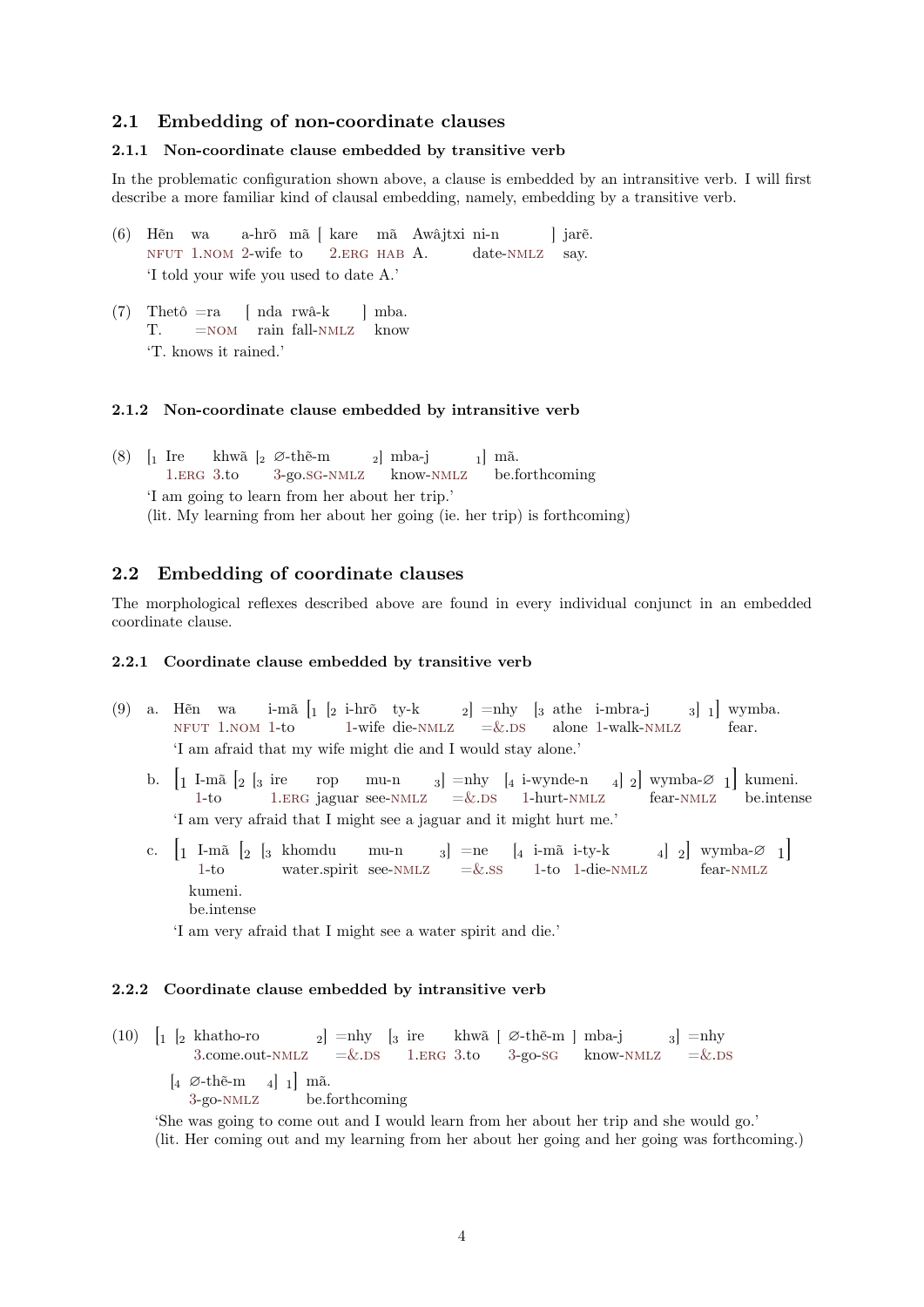# **3 Embedding and switch-reference computation**

## **3.1 Embedding of simple clauses and switch-reference computation**

These examples show that the subject of a clause embedded by a transitive verb doesn't participate in switch-reference computation

(11) Hẽn [<sup>1</sup> wa NFUT 1.NOM 2-daughter with PL 2-cry-NMLZ hear-NMLZ with stand a-katôt me aj [<sup>2</sup> a-mbârâ-∅ <sup>2</sup>] mba-j to ta  $1$  = ka  $=\&$ .DS.2 [<sup>3</sup> a-mbârâ ra! 2-cry indeed 3] ['Me a](#page-0-7)nd [yo](#page-0-8)[ur da](#page-0-1)[ug](#page-0-9)hter were listen[ing](#page-0-5) yo[u](#page-0-9) cryi[ng and](#page-0-12) you we[re cry](#page-0-12)ing indeed!'

 $(12)$   $\vert_1 \vert_2$  khatho-ro [3](#page-0-9).come.out-NMLZ  $_{2}]$  =nhy  $=\&$ .DS  $\left[3 \right]$  ire 1.ERG khwã 3.to [<sup>4</sup> ∅-thẽ-m 3-go-SG <sup>4</sup>] mba-j know-NMLZ  $_3$  =nhy  $=\&$ .DS  $\begin{bmatrix} 5 & \varnothing \text{-th} \tilde{\text{e}} \text{-m} & 5 \end{bmatrix}$  1 mã. 3-go-NMLZ be.forthcoming

'She [wa](#page-0-0)s going to [come](#page-0-12) out [and](#page-0-3) [I](#page-0-4) wou[ld](#page-0-8) [lear](#page-0-10)[n](#page-0-0) from he[r](#page-0-0) ab[out](#page-0-2) her trip a[nd she](#page-0-12) woul[d](#page-0-3) [go.'](#page-0-4) (lit. Her coming out and my learning from her about her going and her going was forthcoming.)

The examp[le](#page-0-0)s b[elow sh](#page-0-12)ow that the subject of a clause embedded by an intransitive verb participates in switch-reference computation.

(13) Akatxi day khôt in.PL  $=$ na  $=$ FOC.NFUT  $\begin{bmatrix} 1 & \text{wa} \end{bmatrix}$ 1.NOM thât uselessly [<sup>2</sup> i-hrõn-∅ 1-run-NMLZ <sup>2</sup>] wit be.always  $_{1}]$  =ne  $=\&$ .ss [<sup>3</sup> i-tũm 1-be.old  $_{3}]$  =ne  $=\&$ .ss  $\begin{bmatrix} 4 & 5 & \text{i-hr\~{o}} \end{bmatrix}$ 1-run-NMLZ <sup>5</sup>] khêrê. not.be 4]

'I uselessly used to run every day and I got old and I don't run (anymore).'

(lit. My r[unn](#page-0-5)in[g dai](#page-0-13)[ly hap](#page-0-7)pe[ne](#page-0-8)[d alw](#page-0-1)ays and I got [o](#page-0-8)ld a[nd it's](#page-0-12) not the case that [I r](#page-0-3)[un.](#page-0-6))

### **3.2 Embedding of coordinate clauses and switch-reference computation**

The switch-reference markers in the following examples are found in significantly different structural positions relative to the subjects each tracks. I assume that switch-reference markers are  $\&^0$  (heads of &Ps). Whereas for the first switch-reference marker the subjects being tracked are simply 1) the subject of its first conjunct and 2) the subject of its second conjunct, for the second switch-reference marker the subjects being tracked are 1) the subject of *the final conjunct in the coordinate clause embedded by the main verb of its first conjunct* and 2) the subject of its second conjunct.

- (14) The structure of the examples to be presented
	- a. Structure of (15), (16) and (17)



b. Structure of (18), (19) and (20)

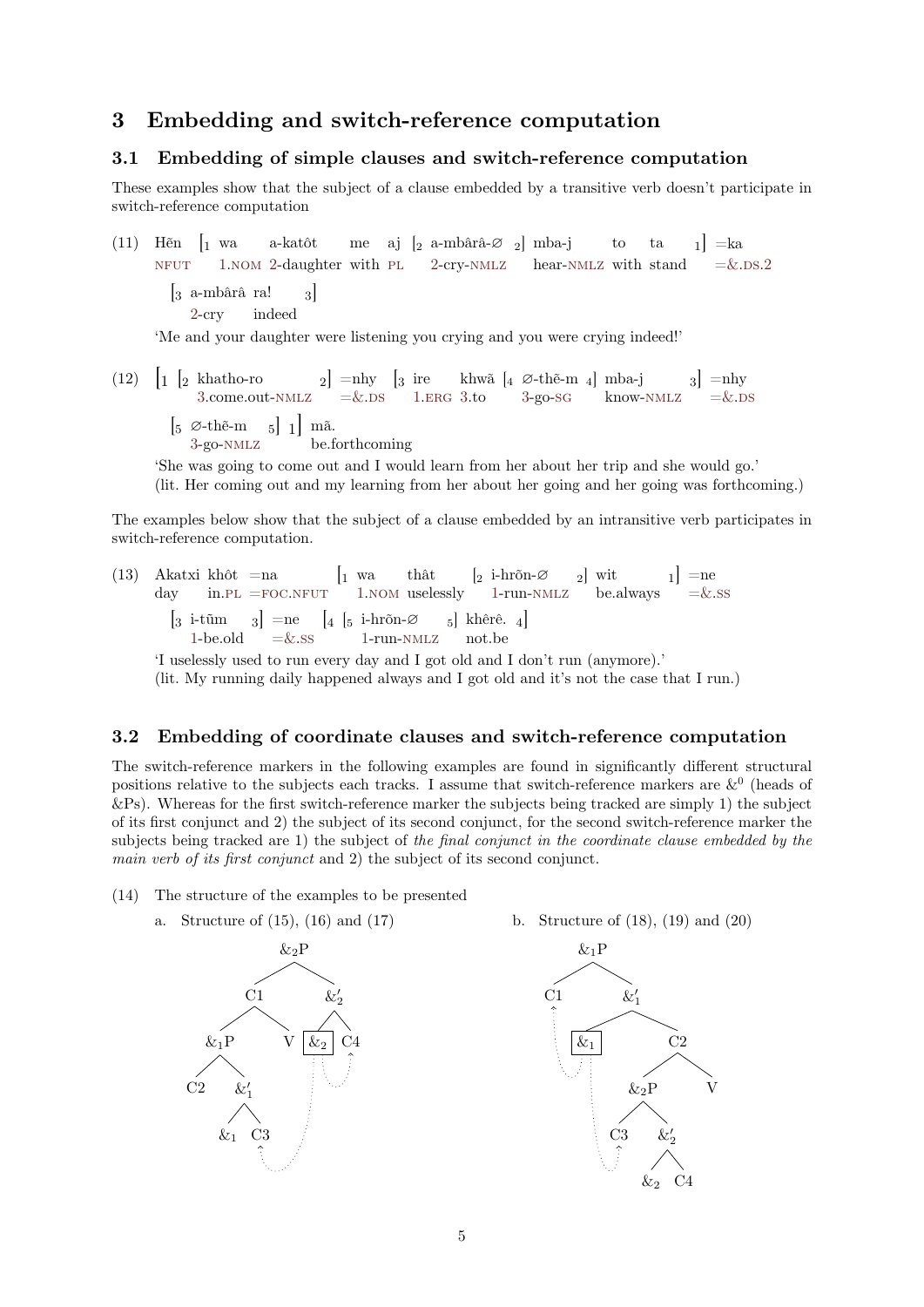- $(15)$   $\left[1\right]$   $\left[2\right]$   $\left[3\right]$  Pãm father  $=$ nda  $=$ ERG kh-wã 3-to hỹ yes nhy-rỹ say-NMLZ  $_{3}$ ] =nhy  $=\&$ .DS [<sup>4</sup> ∅-thẽ-m 3-go-NMLZ <sup>4</sup>] <sup>2</sup>] khêt not.be  $_{1}]$  =nhy  $=\&$ .DS  $|5 \n\infty$ 3.NOM cry-NMLZ with sit mbârâ-∅ ro mhy.  $5$ ] 'Her father didn't [allo](#page-0-10)[w](#page-0-0) her to go and [someo](#page-0-12)ne s[at](#page-0-3) [cry](#page-0-4)ing [\(n](#page-0-0)ot [her\).'](#page-0-12) (lit. it was not the case that he said yes to her and she went …) (16)  $\begin{bmatrix} 1 & \begin{bmatrix} 2 & \end{bmatrix} & 3 & \text{Păm} \\ 4 & \text{Piem} \\ 1 & 2 \end{bmatrix} & \text{Păm} \\ 2 & 3 \end{bmatrix}$  =nhy  $\begin{bmatrix} 4 & \text{O-th\tilde{e}-m} \\ 4 & 2 \end{bmatrix}$  khêt  $\begin{bmatrix} 1 \\ 2 \end{bmatrix}$  =ne father  $=$ ERG 3-to yes say-NMLZ  $=$   $\&$ .DS 3-go-NMLZ not.be  $=\&$ .SS
	- [<sup>5</sup> <sup>∅</sup> 3.NOM cry-NMLZ with sit mbârâ-∅ ro mhy.  $5$ ]

'Her father didn't [allo](#page-0-10)[w](#page-0-0) her to go and [she sa](#page-0-12)t cry[ing](#page-0-3).'

(lit. it was not the case that he said yes to her and [she](#page-0-4) we[nt](#page-0-0) …[\)](#page-0-12)

The examp[le](#page-0-0) [below](#page-0-1) pr[ovides](#page-0-12) an extra and interesting detail. There is a single nominative position in sentence 1, and that position is taken by the subject raised from sentence 2. On the other side of sentence 1 there is a switch-reference marker that needs to access to one subject in order to perform its reference computation, and the subject it accesses is a different one, namely, that of sentence 3.

(17) Hẽn [<sup>1</sup> wa NFUT 1. NOM 1-son order-NMLZ =  $\&$ .DS fish-NMLZ to 3-go-NMLZ  $\left[\begin{smallmatrix}2&[3&\text{i-khra} &\text{kajtu-ru} & &3\end{smallmatrix}\right]$  =nhy  $\left[\begin{smallmatrix}4&\text{khrytrë-n} &m\tilde{a} &\varnothing\text{-th\tilde{e}-m} & &4\end{smallmatrix}\right]$  khêt not.be 1]  $=$ ne  $=\&$ .SS [<sup>5</sup> arak khamã s-õn still only 3-sleep.NMLZ with lie ndo no. 5] 'I didn't tell my son to go fishing and he stayed sleeping.'

[\(lit. It](#page-0-7) wa[s](#page-0-8) [not th](#page-0-1)e cas[e t](#page-0-8)hat I order[ed my](#page-0-12) son [an](#page-0-3)[d he](#page-0-4) went [fishing,](#page-0-12) and [\(](#page-0-0)the[n\) he s](#page-0-12)tayed sleeping.)

The exam[ple](#page-0-3)[s a](#page-0-6)bove feature ani[nt](#page-0-0)ransi[tive ve](#page-0-12)rb that takes a coordinate clause for syntactic argument, this verb by its turn heading the predicate of a clausal conjunct in a higher coordinate structure. In particular, the intransitive verb in the examples above heads the predicate of the *left-hand side* conjunct in the higher coordinate structure. The next examples instantiate the mirror-image possibility, namely, the one in which the intransitive verb heads the predicate of the *right-hand side* conjunct in the higher coordinate structure.

As in the previous examples, we observe the same puzzling pattern: one of the the switch-reference markers—previously, the leftmost and now, the rightmost one—simply tracks the reference of the subjects of its conjuncts whereas the other switch-reference marker—previously, the rightmost and now, the rightmost one—tracks 1) the subject of its left-hand side conjunct and 2) the subject of *the leftmost conjunct in the coordinate clause embedded by the main verb of its right-hand side conjunct*.

(18) Hẽn NFUT [<sup>1</sup> wa 1.NOM i-sĩre-∅ 1-be.small-NMLZ khãm in mẽkarõ spirit mu see <sup>1</sup>] =n =&.SS [<sup>2</sup> [<sup>3</sup> [<sup>4</sup> akambát night khôt in.PL akatwaj at.midnight i-rit-∅ 1-wake.up-NMLZ <sup>4</sup>] =ne =&.SS [<sup>5</sup> i-nhikhwã 1-sit.PL <sup>5</sup>] <sup>3</sup>] [wir](#page-0-7)i. be.always 2[\]](#page-0-1) 'When I was a child Is[aw](#page-0-5) a ghost and [ev](#page-0-8)ery night [I wak](#page-0-12)e up [an](#page-0-3)[d s](#page-0-6)tay [a](#page-0-8)wa[ke.'](#page-0-5) (lit. … I saw a ghost and my waking up at night and staying awake happens always.) (19) Hẽn NFUT [<sup>1</sup> <sup>∅</sup> 3.NOM i-sĩre-∅ 1-be.small-NMLZ khãm in aj PL i-mã 1-to mẽkarõ spirit jarẽ say <sup>1</sup>] =wa =&.DS.1 [<sup>2</sup> [<sup>3</sup> [<sup>4</sup> akambát night khôt in.PL akatwaj at.midnight i-rit∅ 1-wake.up-NMLZ <sup>4</sup>] =ne =&.SS [<sup>5</sup> i-nhikhwã-∅ 1-sit.PL-NMLZ <sup>5</sup>] <sup>3</sup>] [wir](#page-0-7)i. be.alwa[ys](#page-0-0) [2](#page-0-1)]

'When I was a child they told me ghost stories and every night I wake up and stay awake.' (lit. … they told me gho[st s](#page-0-5)tories and my [w](#page-0-8)aking up [and s](#page-0-12)tayin[g a](#page-0-3)[wa](#page-0-6)keh[ap](#page-0-8)pe[ns](#page-0-5) [always](#page-0-12).)